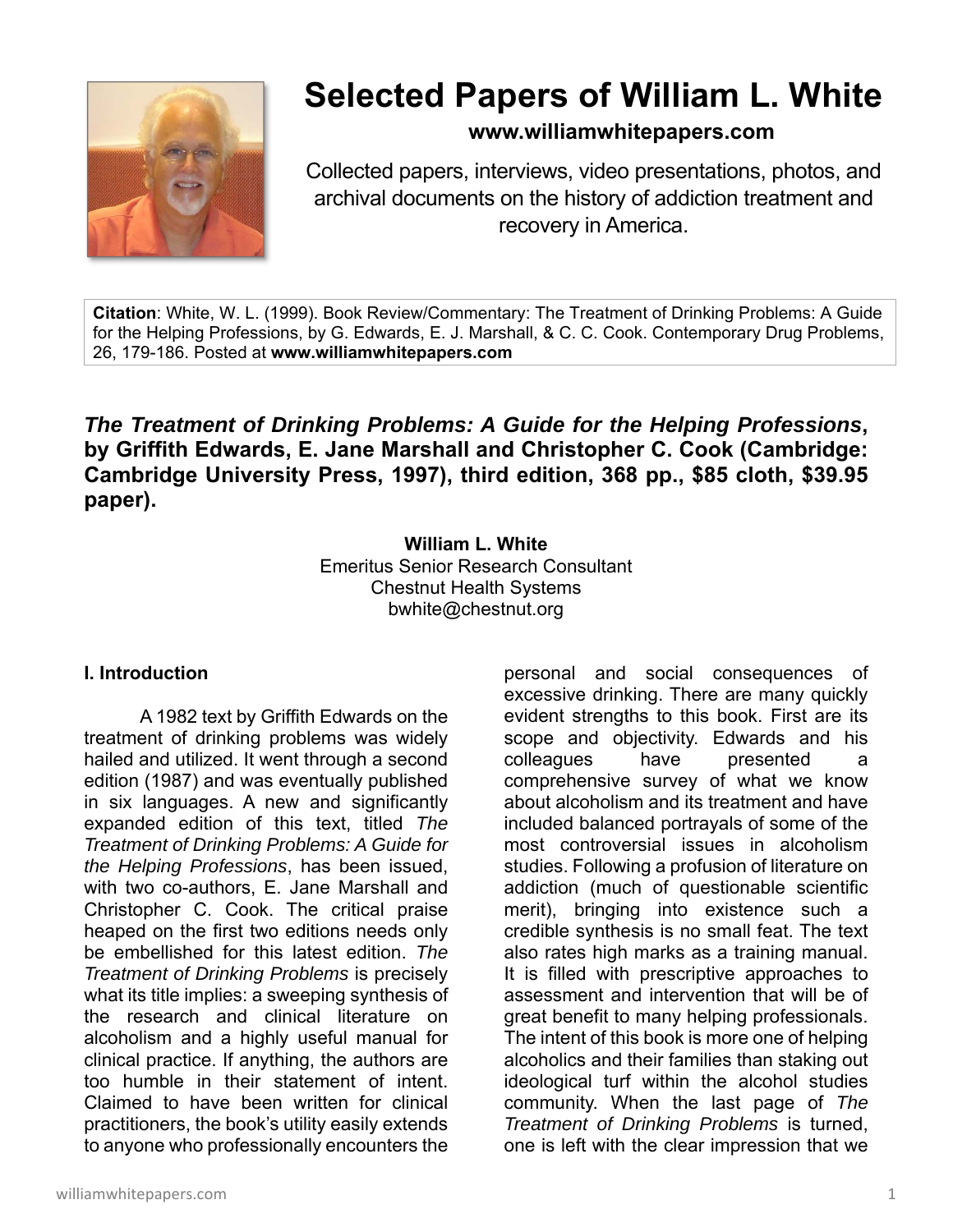are not only learning a great deal more about the potentially diverse and complex nature of alcohol problems but are also making significant strides in treating them.

 Having briefly added my own accolades to the praise that this book will surely receive as a training tool for professional helpers, it seems that this text might serve yet another purpose. The timing of this new edition offers something of a unique opportunity. Presenting itself as a comprehensive text on the treatment of alcoholism, and coming as it does at the end of the 20th century, this book affords a perfect vehicle to explore what we have learned about alcoholism and its treatment in this century.

 To conduct such a review requires that we define a baseline of knowledge by locating a comparable text written at the end of the 19th century. There are a number of late-19th-century texts that could serve this purpose, including Dr. Joseph Parrish's *Alcoholic Inebriety* (1883), Dr. T.L. Wright's *Inebriism* (1885), Dr. Norman Kerr's *Inebriety* (1894), or Dr. Charles Palmer's *Inebriety: Its Source, Prevention and Cure* (1898). The text I have chosen for this exercise is *The Disease of Inebriety from Alcohol, Opium, and Other Narcotic Drugs* (1893), compiled by Dr. T.D. Crothers. This choice is based on Crothers's international status as a late19th century addiction expert (a status comparable to that of Edwards today), the fact that Crothers's text was published by the American Association for the Study and Cure of Inebriety (an association analogous to today's American Society of Addiction Medicine), and that the text reflected the mainstream ideas of the association's central organ, *The Journal of Inebriety*. So, what does a comparison of these two widely acclaimed texts, written nearly 100 years apart, tell us about how the perception and treatment of alcohol-related problems have changed in the 20th century? The following section provides a few samples.

## **II. Organizing concept and language**

 Although the Swiss physician Magnus Huss had introduced the term alcoholism in 1849, this term was not widely used in professional or public circles during the late 19th century. The central organizing concept among American and European addiction specialists of this period was the concept of inebriety—a term that applied to the problematic use of a wide variety of psychoactive drugs. While the term alcoholism would go on to achieve widespread prominence during the mid-20th century, we find in Edwards's new text a growing discomfort with it. Both alcoholism and alcoholic are rejected as stigmatizing and lacking in scientific definition. Instead, Edwards, Marshall and Cook advocate the use of such terms as drinking problems and person with a drinking problem. The fact that such terminology must be argued in the Edwards text tells us that the presence of a single conceptual umbrella within which alcohol-related and other drug-related problems could be treated has been lost over the course of this century. While terms like drug dependency, chemical dependency and substance abuse have vied for prominence, the Edwards text confirms that we close the 20th century without consensus on such a conceptual umbrella.

 Crothers proclaimed in his 1893 text that inebriety was a disease, that it was curable, and that special hospitals should be established to effect such cures. This wellarticulated "disease concept" would fall from prominence in the face of the powerful early-20th-century drug-prohibition movements. It would regain its prominence during midcentury and again come under increasing attack in the late 20th century. We find in the Edwards text only a very brief discussion of how the concept of alcoholism as a disease may serve as a helpful therapeutic metaphor for some persons with alcohol problems. If we use the Edwards text as a barometer of current scientific and cultural thinking, one would have to conclude that the "disease" conceptualization of alcoholism as an organizing concept for public policy and treatment is once again falling out of favor.

The etiology of alcohol problems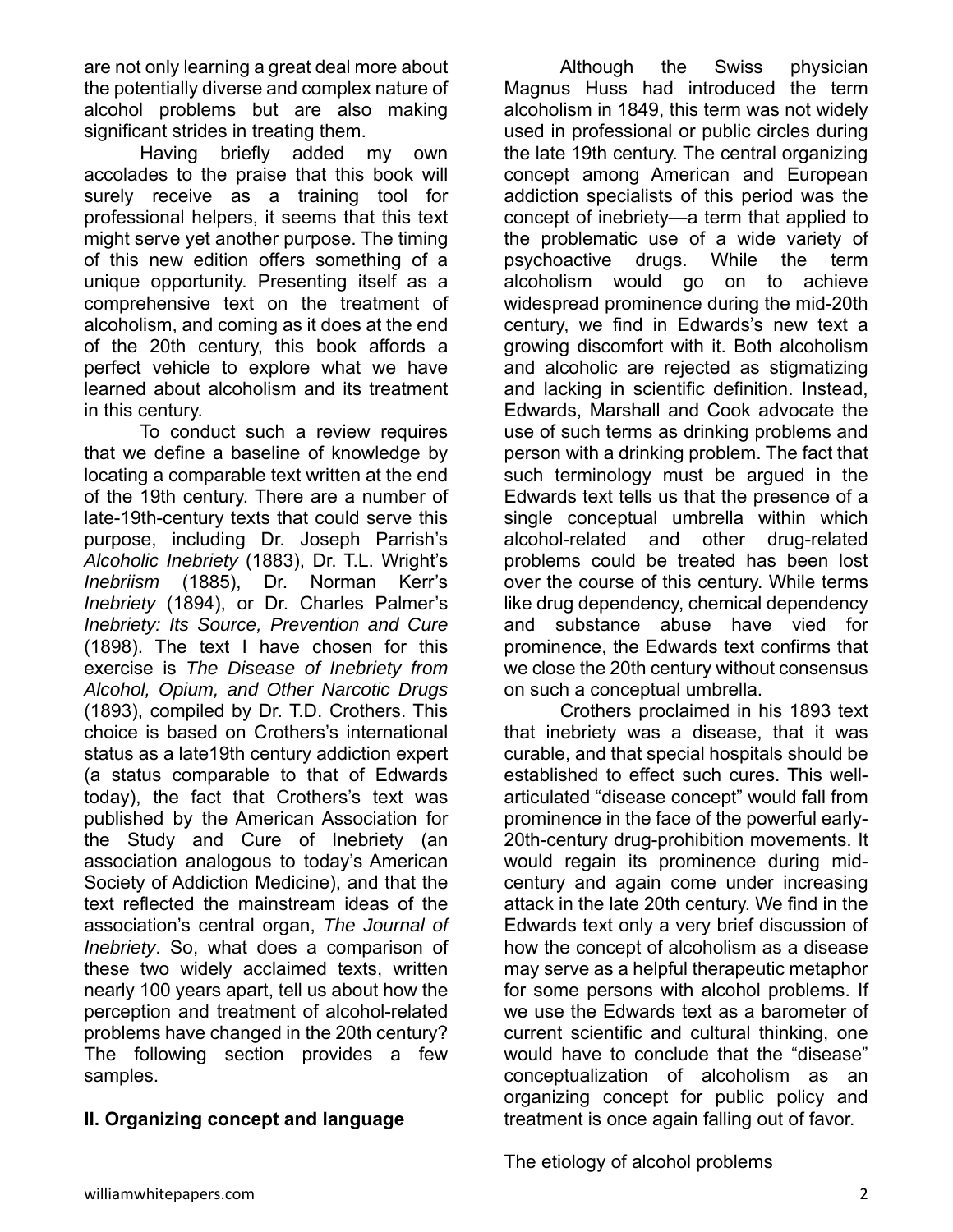The papers that T. D. Crothers compiled in 1893 reveal what today might be called a multiple-pathways model of alcoholism. He suggests that alcoholism may be either inherited or acquired, posits a large number of causative influences, sets forth an elaborate system for classifying alcohol inebriates, and calls for the careful individualization of treatment. Much of this thinking would be replaced during the middle decades of the 20th century with singlepathway models that narrowly defined alcoholism and its causative influences and similarly defined narrow approaches to treatment and long-¬term recovery. The Edwards text suggests that we are again returning to more complex conceptualizations of alcohol problems and more complex understandings of the treatment and recovery process. Edwards, Marshall and Cook provide detailed discussions of how environmental influences, genetic predisposition, and various psychological mechanisms can interact to create vulnerability for drinking problems. While no singular and definitive cause of alcoholism is posited in either text we are comparing, *The Treatment of Drinking Problems* provides clear evidence of just how far we have come in understanding the complex etiology of alcoholism and alcohol-related problems. It also reinforces how far we have come in understanding (or rediscovering) that there are natural forces that can aid in the recovery process and that the most effective treatments align themselves with these forces.

 Perhaps another harbinger of change is a new chapter, entitled "Alcohol as a Drug," that has been added to the Edwards text. One finds in Crothers's text a clear portrayal of alcohol inebriety as a collision between the pharmacological power of alcohol and the vulnerability of the drinker. With the eventual collapse of alcohol prohibition in America, alcohol was declassified as a drug and culturally transformed into a celebrated beverage, while alcohol problems were defined as springing from the unique vulnerability of a

small percentage of drinkers. Edwards's new chapter reflects a return to defining alcohol as a drug and the rediscovery of its power.

#### **Consequences of excessive drinking**

 It is in presenting the pathophysiology of excessive drinking that one finds truly remarkable differences in the texts we are comparing. While 19th-century inebriety specialists were aware of the physical ravages of excessive drinking and had already detailed most of the alcohol-induced acute and chronic brain syndromes, Edwards, Marshall and Cook's summation of the modern research on the effects of excessive drinking underscores just how far we have come in our medical understanding of this drug. In this summation of alcohol's influence on gastroenterological, musculoskeletal, endocrine, cardiovascular, metabolic, and neuropsychiatric disorders, one finds a list far longer than the most rabid 19th-century temperance reformer could have imagined. One is left amazed that a drug with such potential for physical devastation could have become so domesticated and widely promoted. In reading this summation of modern research on alcohol, one is surprised not that people have problems with alcohol, but that the percentage of drinkers experiencing such problems is so low.

#### **Alcohol in relation to other drug problems**

 The availability of a concept such as inebriety helped 19th-¬century addiction specialists recognize the then growing trend toward the concurrent and sequential use of multiple psychoactive drugs—a phenomenon they referred to as "mixed cases" or "multiple inebriety." The Disease of Inebriety contains eight chapters on drugs other than alcohol and makes frequent references to the interconnection between alcohol inebriety and other forms of inebriety. *The Treatment of Drinking Problems* contains only one short chapter that makes essentially the same point and even focuses on many of the same drugs: opiates, cocaine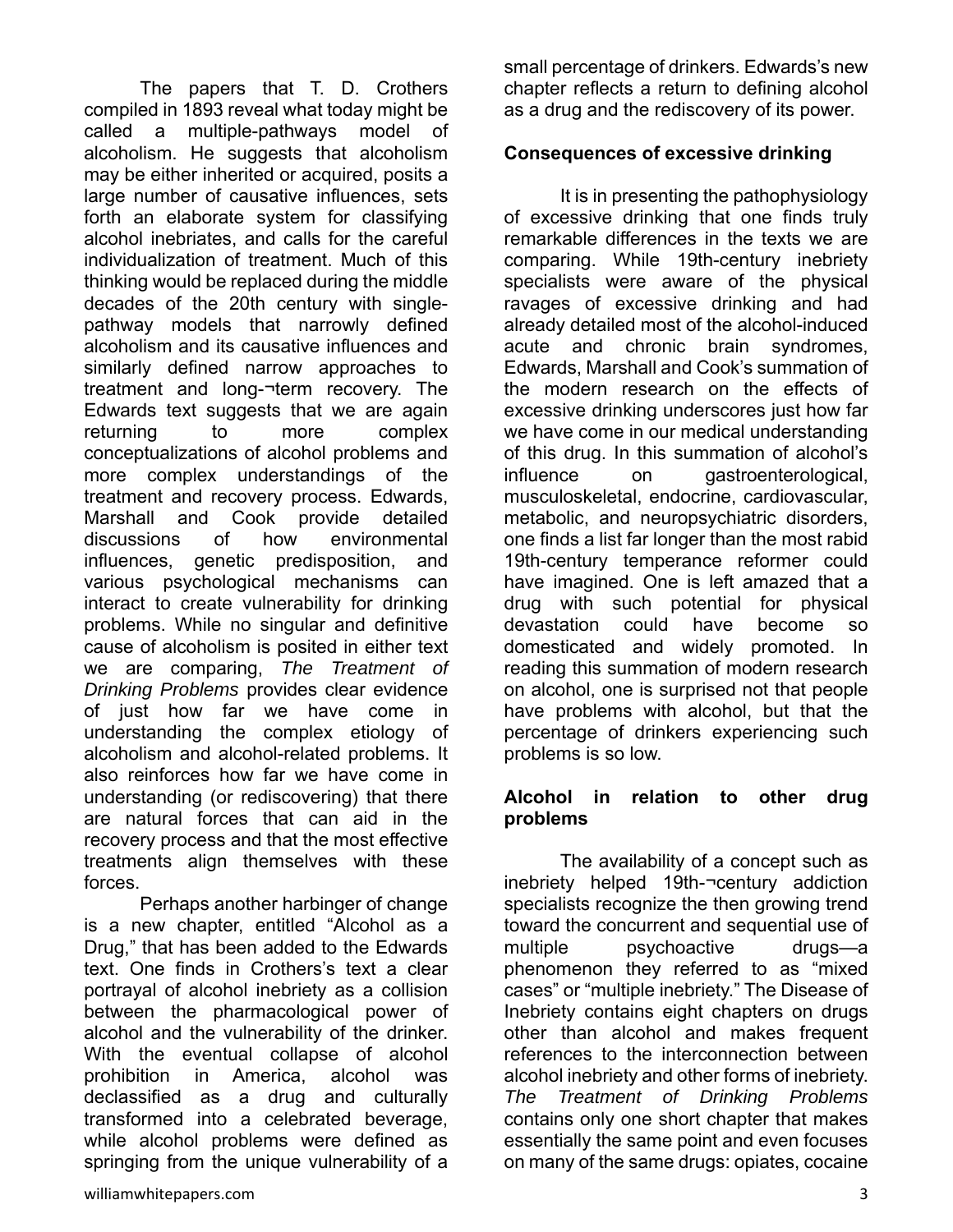and nicotine. The almost total focus on alcohol in this text, in spite of this brief chapter, makes one wonder if we are not moving again toward a polarization in our conceptualization of alcohol-related problems on the one hand and problems related to the consumption of other potentially addictive drugs on the other.

## **Treatment**

 Much can be learned about the evolution of alcoholism treatment by comparing the Crothers and the Edwards texts. The goal of treatment has shifted from an exclusive focus on abstinence to Edwards's recommendation that goals be highly individualized for each client—a stance that, for Edwards, clearly involves the potential goal of a return to normal drinking for at least some clients. Edwards pushes the clinical technology even further by suggesting specific factors that would and would not warrant a consideration of controlled drinking as a treatment goal. In these texts, the locus of treatment shifts from sustained institutional quarantine to outpatient care in one's local community, and the measurement of the ideal length of treatment shifts from years to weeks. The delivery of treatment services has shifted from the solo inebriety specialist to a multidisciplinary team. The use of recovered alcoholics within the treatment process is noted as a point of both potential benefit and potential harm and thus as an area of controversy in both eras. Crothers's emphasis on physical methods of treatment in his text—drugs such as strychnia and cannabis, and electrical stimulation and hydrotherapy—reflects a view of treatment essentially defined as detoxification and physical restoration. The Edwards text, while noting new pharmacological adjuncts such as naltrexone and acamprosate, places much more emphasis on the psychosocial rehabilitation of the problem drinker. In The Treatment of Drinking Problems there is much more focus on what happens in the relationship between the professional helper and the person with an alcohol problem. Edwards catalogues the interview

techniques that can be effectively utilized to develop this relationship and further catalogues an expanding menu of clinical tools—stages of change research, motivational interviewing, the community reinforcement approach (to name just a few)—that have emerged within modern clinical practice. We also see differing perceptions of the family in comparing the Crothers and the Edwards texts. We note a shift from seeing family members as obstacles or as supports to recovery from alcoholism to seeing family members as individuals whose needs and problems should be assessed and treated in their own right by the addiction expert.

### **Mutual aid**

 Alcoholism-recovery mutual aid societies such as the fraternal temperance societies, the Ollapod Club, the reform clubs, and the Keeley Leagues rose in tandem with and sometimes within inebriate institutions of the 19th century, There is, however, no evidence in *The Disease of Inebriety* that treatment specialists of that era viewed participation in mutual aid societies as an essential component of alcoholism recovery. In contrast, *The Treatment of Drinking Problems* includes a chapter on Alcoholics Anonymous, the rise of the "Minnesota Model" of alcoholism treatment, and the more recent proliferation of alternative mutual aid societies. Perhaps this difference reflects a growing understanding that the forces required to sustain recovery from alcohol problems are different from the forces required to initiate resolution of such problems.

#### **The future of treatment**

 As clinical texts, neither *The Disease of Inebriety* nor *The Treatment of Drinking Problems* addresses broader cultural forces that define and potentially threaten the accessibility to and nature of treatment for drinking problems. The brimming optimism that Crothers expressed in 1893 regarding the future treatment of inebriety failed to anticipate the circumstances that led to the